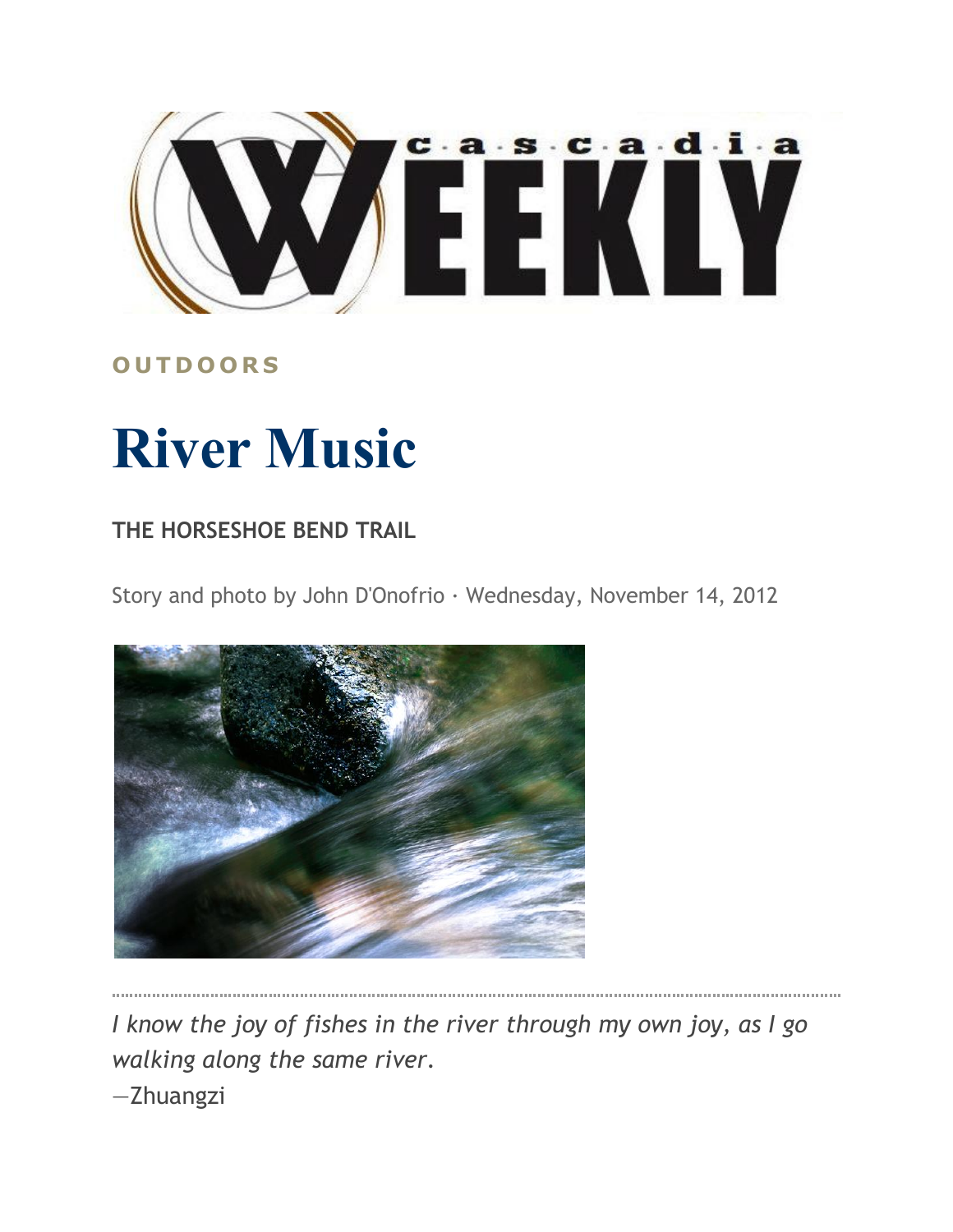Here in the Pacific Northwest, we often experience a pause between seasons as winter draws its breath. The joys of hiking in the high country are a fading memory, behind us until next summer. In the mountains, the snow has begun to fall, but fullfledged, snow-based, rip-it-up fun is not yet here. We are betwixt and between.

At this time—when the seasons are shifting gears—it's a good opportunity to take a deep breath and listen to the river.

The Horseshoe Bend trail, located on the banks of the North Fork of the Nooksack, provides a perfect opportunity to transition from season to season. This trail, short and exceedingly sweet, offers a chance to slow down for an hour or two, to lose your mind and come to your senses.

What a river it is! The Nooksack is a wild delight, a whooping, rambunctious torrent that excites the senses and quiets the internal chatter. It's easy to take the Nooksack for granted. Our landscapes are so epic, so dramatic, that a simple and straightforward river walk might be overlooked.

Look deeper. The river has a story to tell, and its lessons might just be the tonic you need to make your way from summer to winter, an admittedly difficult transition here in the North Woods.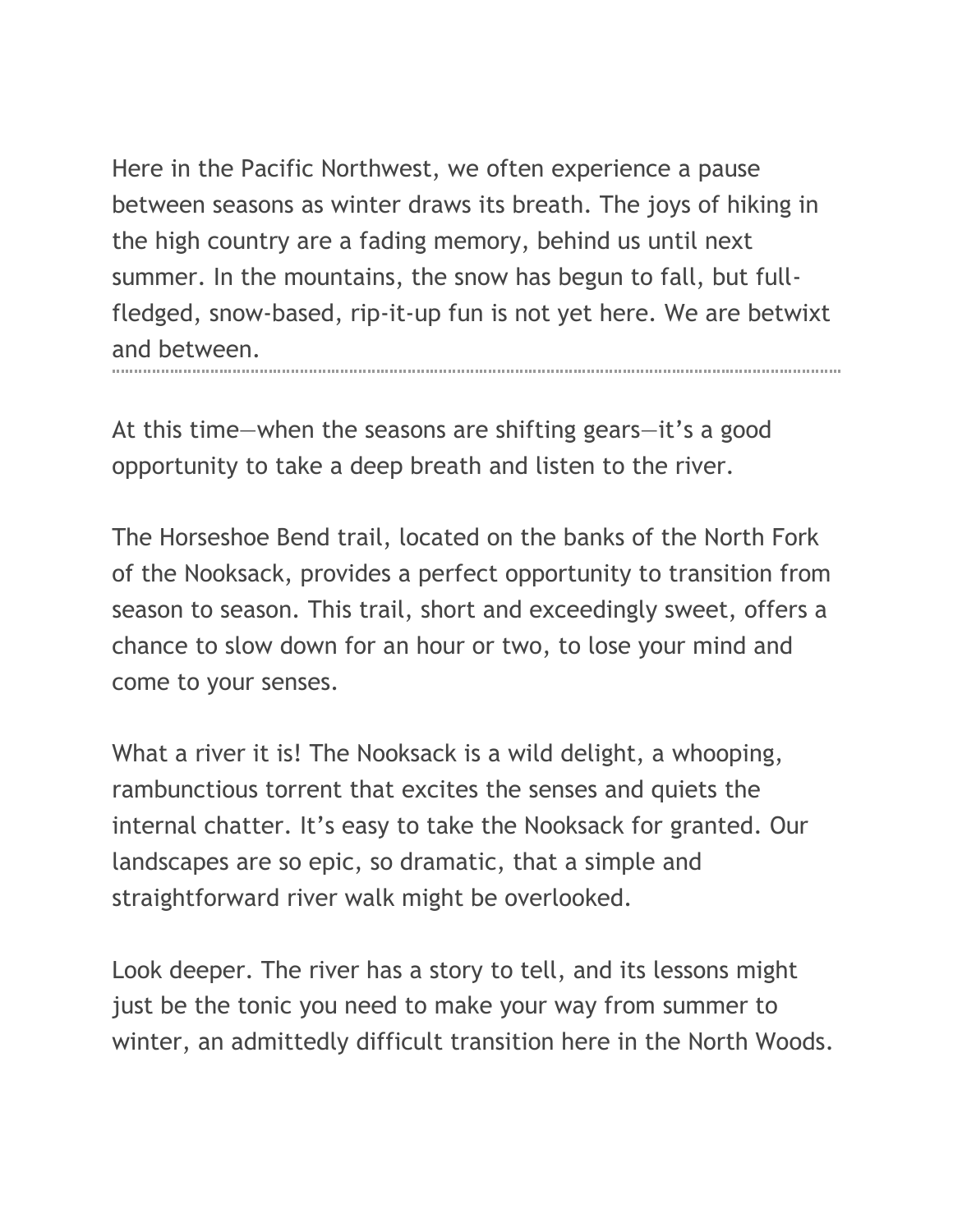The drive up the Mount Baker Highway is delightful in its own right. Leafless trees have replaced the Technicolor hues of autumn, a taste of winter on its way. The Horseshoe Bend trailhead is on the right, just across the bridge that crosses the river at the Douglas Fir campground (closed now), two miles past the Glacier Ranger Station.

Head down the stairs. Turn left at the river. The trail traces the edge of the wild-eyed water beneath bare, moss-covered trees. Take your time. If you're fortunate enough to have the entire afternoon to while away beside the dancing river, count your blessings. The music of the river is both soothing and energizing, if you listen. There are many places where you can stop, sit and contemplate. Bring a sit-pad, it's bound to be wet.

Or keep going. The trail skirts the flashing water, and you'll find new small wonders around every bend. After about a mile and a half, the trail starts to peter out. No worries; the walk back is just as reverie-inducing.

If you have some extra time, continue under the bridge when you get back to the base of the stairs and wander downriver through the empty campground. There are some openings along the river here and if the sun's out—not a statistical impossibility—you might just find a patch to warm your face.